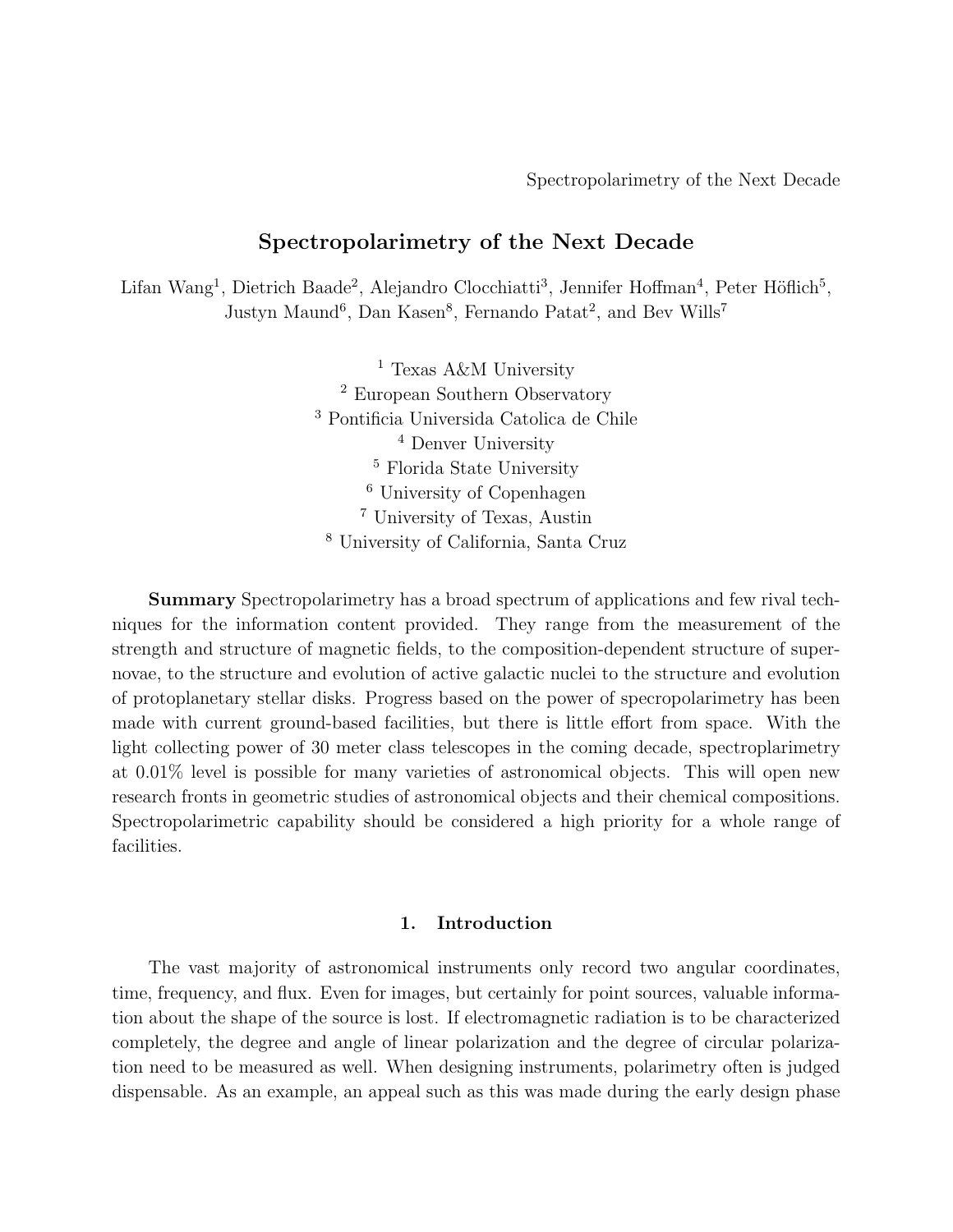of JWST. It was ignored for perceived reasons of cost, but the cost ballooned anyway. With little addition to the current estimated cost, a powerful capability could have been added.

For a large variety of astronomical sources, polarization can be due to, for example: cyclotron or synchrotron radiation, scattering by dust particles, absorption by aligned, intrinsically asymmetric particles (e.g., dust), magnetic fields, and scattering by asymmetrically distributed material.

#### 1.1. Dust

The determination of the polarization due to foreground dust will always be part of the analysis of any distant astronomical object. The properties of dust in different environments and over a large range in redshift are a valuable byproduct of spectropolarization studies as they constrain the conditions of dust formation in the universe.

#### 1.2. Stellar Magnetic Fields

The primary magnetic effect shown by atoms and ions in a magnetic field is Zeeman splitting. Zeeman splitting is often not observable, for instance because the spectral lines are strongly broadened by the Stark effect (pressure) or by rotation. In this case, polarimetry is a very useful alternative because the Zeeman components are polarized. Magnetic field lines in the plane of the sky cause linear polarization (transverse Zeeman effect); the longitudinal Zeeman effect due to a magnetic field component along the line of sight introduces circular polarization. There are numerous different types of magnetic stars: helium-variable stars, Ap stars, RS CVn stars, T Tau stars, HAeBe stars, SPB stars, white dwarfs, central stars of planetary nebulae, and many other candidate types await confirmation. The associated topics include the effects of magnetic fields on star formation, in early-type stars the relative importance of dynamos and fossil fields, the magnetic braking of rotation, stellar activity, mass loss and outflow, and circumstellar structures. Theories of stellar evolution are just now beginning to make progress in incorporating the associated effects of rotation and magnetic fields and this theory is still rather unmoored from direct observational constraint. Understanding the role of magnetic fields in a wide variety of stellar contexts is necessary to root the theory in fact.

The proper observational description of stellar magnetic fields poses considerable challenges. As a rule of thumb, a kilo-Gauss field produces a one-percent polarization. This is the order of magnitude of magnetic fields in sun spots, which have a very small filling factor.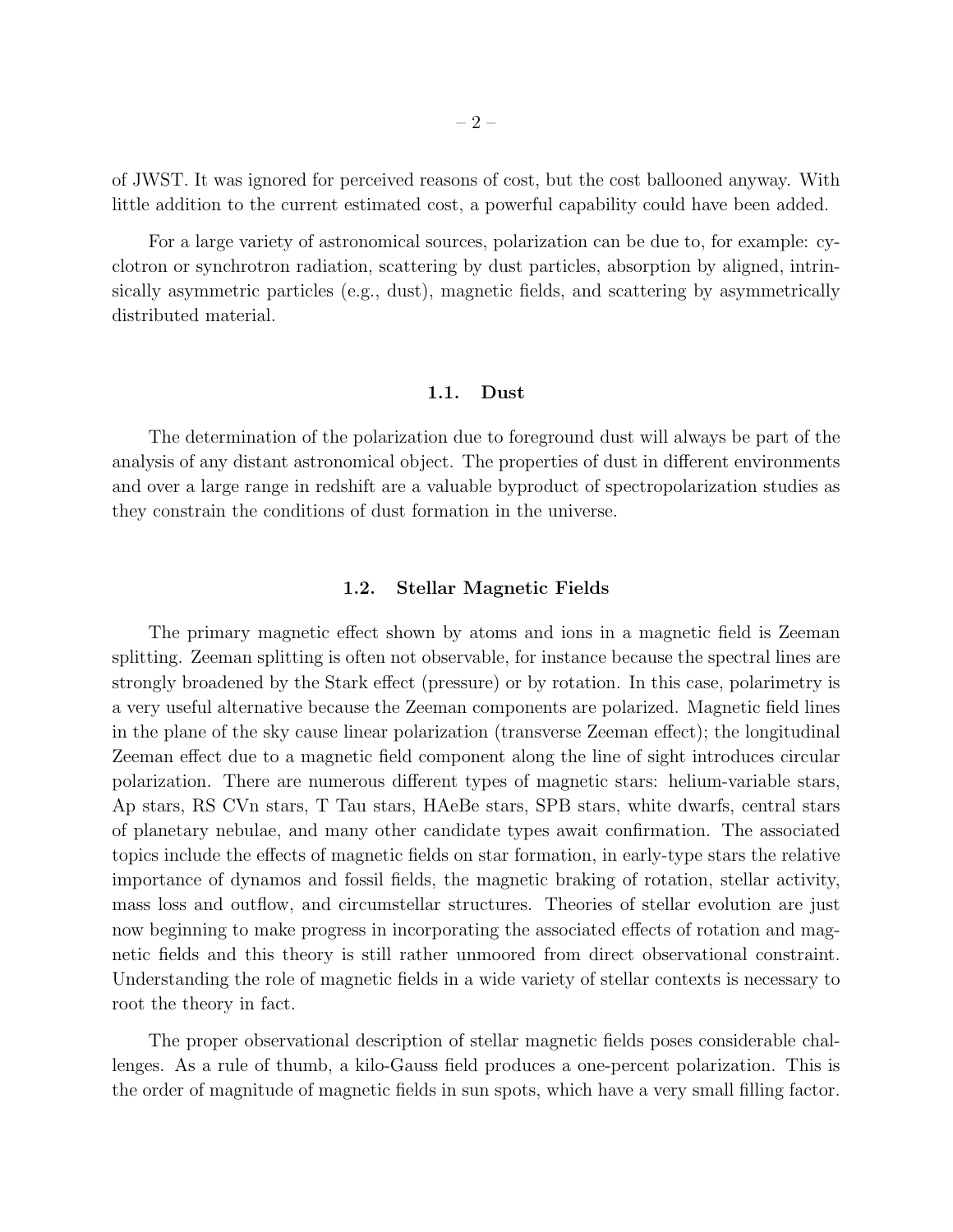The average solar surface field is more than a hundred times weaker. Many stars are active, and all stars rotate, instilling time dependence . The S/N must be high, and the spectral resolution should be at least medium. To lower the detection threshold by the co-addition of lines or to distinguish regions with different physical conditions, the instantaneous wavelength coverage should be as large as possible. Series of observations at different analyzer position angles demand high instrumental stability. Observations of the Sun show that the mere detection of magnetic fields is still not very useful if nothing can be said about higherorder and tangled field structures. Since 10m-class telescopes have left unanswered many questions concerning magnetic fields even in relatively bright stars, an order-of magnitude increase in sensitivity is needed, requiring a roughly similar increase in light-gathering power.

#### 1.3. Resolving Spatial Structure with Polarimetry

Scattering polarizes light. If each polarized photon is uncompensated by another photon scattered at a location 90 degrees away in position angle, there will be a net polarization (of typically 1% for a 10% global distortion). The inversion of polarization data thus yields a very low-order, frequency- and hence composition-dependent, spatial resolution, but one that often cannot be obtained in any other manner. The spatial resolution of an interferometer decreases with distance. By contrast, the detectability of polarization resulting from an asymmetric distribution of scatterers only depends on the number of available photons, i.e. distance and intrinsic brightness. On bright sources at large distances polarimetry will always win - at a tiny fraction of the cost of an interferometer. Examples of asymmetric photospheres and other scattering screens include double or multiple stars (ranging from twins to planetary systems), accretion disks, the structure of mass outflows in young, massive or evolved stars, eruptive and cataclysmic variables, nonradial pulsators, and rotationally distorted stars. The facts to be learned include the orbital inclination angle (thus permitting accurate masses to be derived), detection of planets, formation and dissipation processes of circumstellar disks, the physics of mass loss, pulsation modes, and the fractional critical rotation of stars. The combination of polarimetry with spectroscopy permits a refinement of the resolution in the plane of the sky and a radial dimension to be added if zones with different physical conditions (temperature, expansion velocity, radius, rotation, etc.) are also polarimetrically distinguishable. This renders spectropolarimetry a high-performance and long-distance tomographic tool.

A topic where spectropolarimetry has had a large impact over the last decade is in the study of supernovae (Wang & Wheeler 2008, ARAA, 46, 433, and the references therein). Virtually every supernova that has been properly observed has displayed significant polar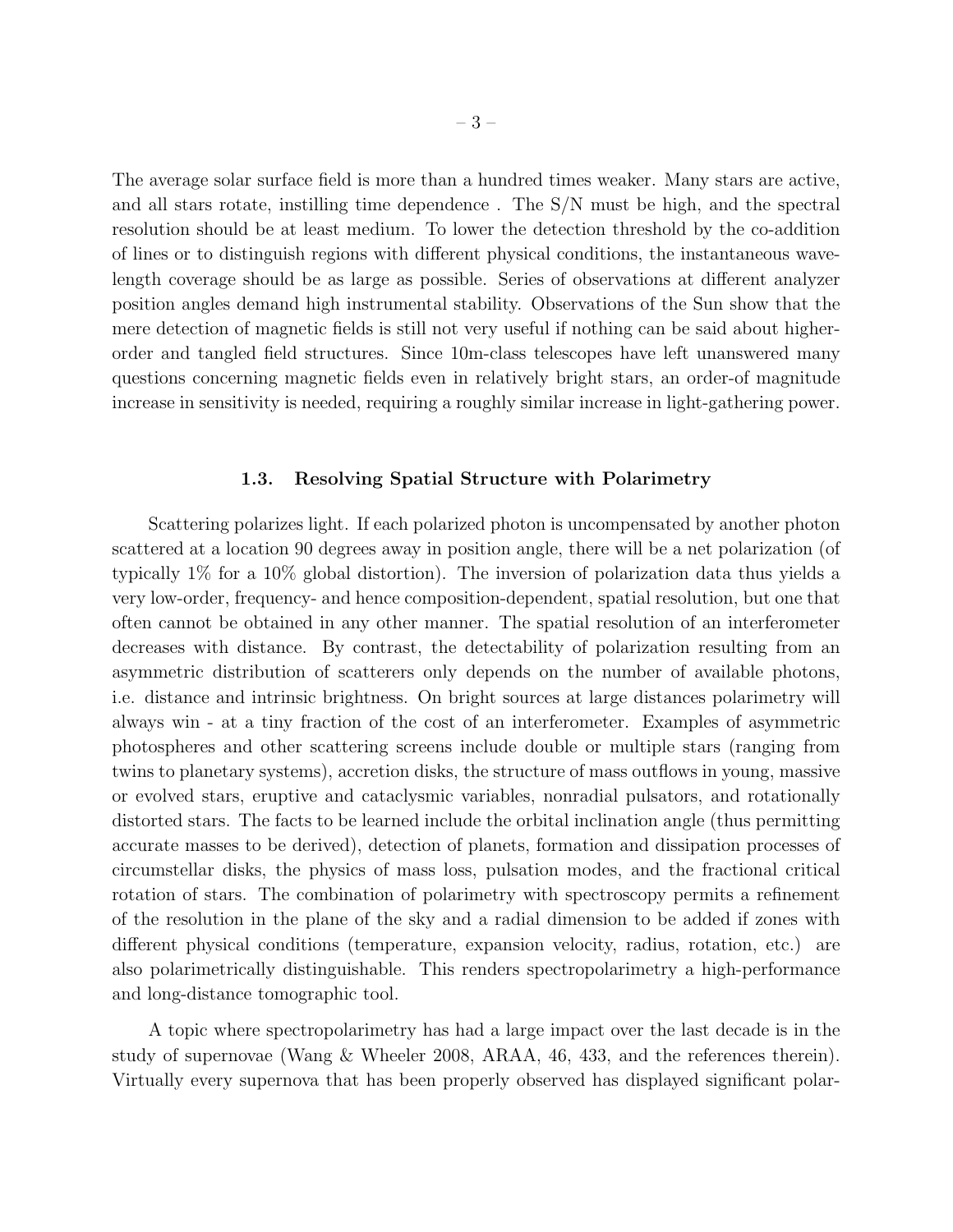ization, and hence some significant degree of asymmetry. This has provided new challenges to theory and has shaped the conceptual development of the field. Data has been obtained to crudely sample most of the known types of supernovae, but obtaining sufficient data to provide a proper statistical base is a project for the next decade.

For a variety of core-collapse supernovae – Type IIP, Type IIn, Type IIb, Type Ib, Type Ic and the broad-lined Type Ic associated with long-soft gamma-ray bursts – the degree of the linear polarization increases with time and decreasing outer hydrogen envelope mass. This shows that the inner machine of the explosion is the cause of the asymmetry. This understanding has provided a new impetus to understand the asymmetry, whether in terms of neutrino transport, standing shock instabilities, or magnetic fields. The continuum tends to show a fixed polarization angle indicating a preferred orientation, but there is growing substantial evidence for non-axial symmetry that begs to be more deeply understood. There is a growing effort to use Type IIP supernovae as cosmological distance indicators. Their asymmetries in shape and hence flux, must be understood in this context.

Type Ia supernovae are virtually certain to correspond to C/O white dwarfs that have nearly reached the Chandrasekhar instability limit, given the constraints of UVOIR photometric and spectral evolution. Type Ia supernovae also show significant linear polarization. The polarization decreases with time, vanishing about a week after maximum light, indicating that it is a feature of the outer layers. The polarization in Type Ia is especially strong in certain lines, Si II, Ca II and Fe II. The continuum and line polarization are almost surely clues to the thermonuclear combustion processes that explode the star.

The degree of continuum polarization in Type Ia, less than 0.5% in the continuum, implies flattening of at most 5%. This would contribute less than 0.05 mag to the scatter of the absolute-luminosity calibration. This is probably not in itself particularly relevant to the usage of SNe Ia as standard candles, and the cores of SNe Ia are symmetric anyway, but there are surely effects of asymmetry that are relevant as the field struggles to more tightly understand and control systematic effects. Spectropolarimetry could also be a tool by which onc checks for any systematic luminosity difference between local and high-z SNe Ia.

### 2. Spectropolarimetry as a Periscopic Tool

A particularly interesting application of polarimetry is the separation of scattered light from light that reaches the observer directly. Without polarimetry the corresponding photons would be indistinguishable. Since the scattered light is polarized and the direct light is often not, even relatively small proportions of scattered light can be detected. This process has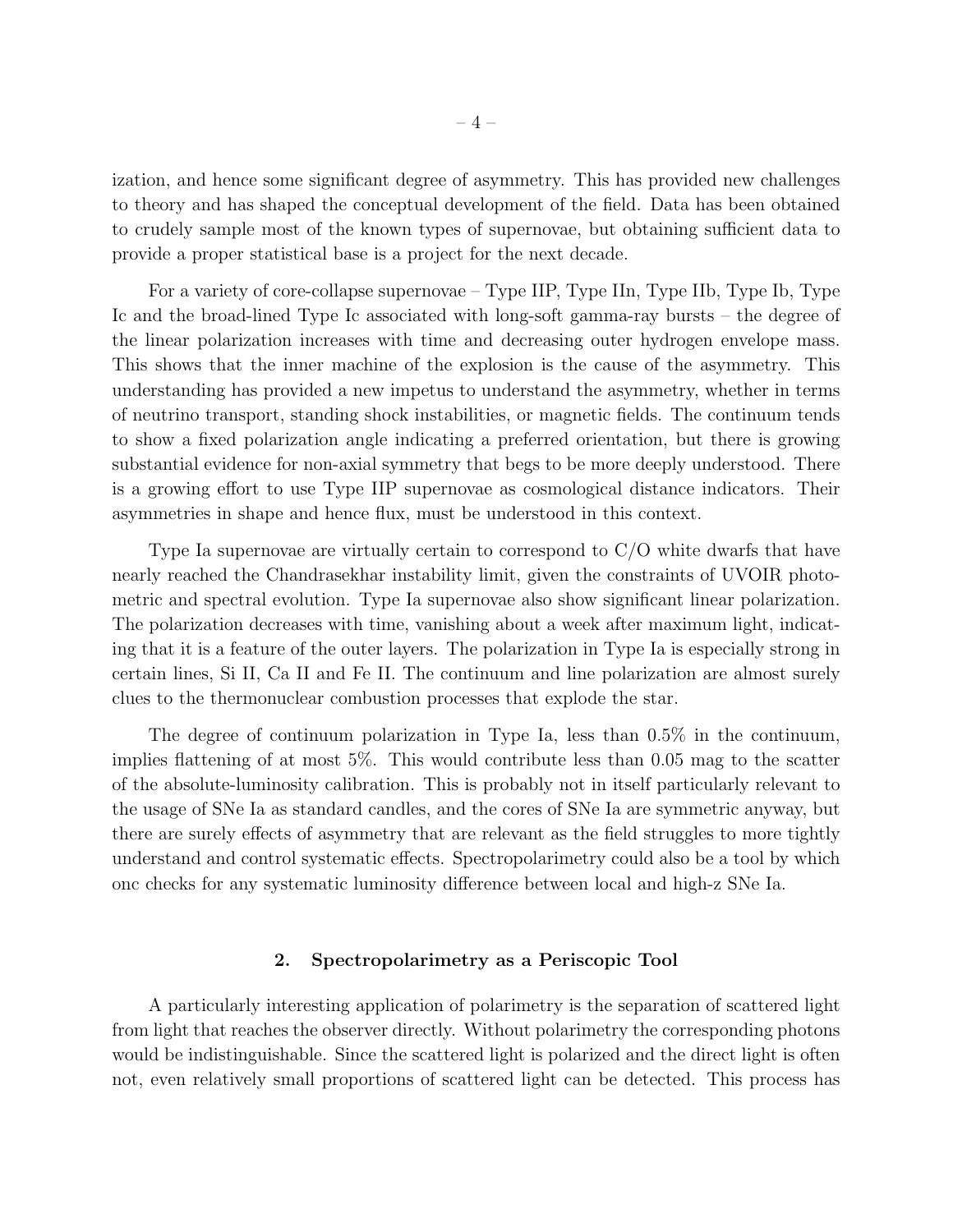been used to great effect to determine the torus structure of AGNs and may even help to make planets become visible that orbit a vastly much brighter star (e.g., Hough et al. 2006).

The broad-line regions of AGNs are surrounded by an optically-thick torus and become invisible when the latter is viewed edge-on. Polarimetry can identify light that is scattered into the line of sight to the observer. In this way, it was possible to demonstrate that Seyfert 2 galaxies possess a broad-line region very much like Seyfert 1 galaxies (e.g., Antonucci & Miller 1985), and enabling the establishment of the unified scheme for AGNs. If the scattering screen is spatially resolved, this method even permits one to observe the hidden source from different directions.

#### 3. Spectropolarimetry of the Next Decade

Imaging polarimetry is normally subjected to uncertainties in instrumental polarization and the polarization due to interstellar dust. It is usually very difficult to quantify precisely the degree of instrumental polarization, thus introducing an extra source of uncertainties. But this source of uncertainty is expected to be smooth in wavelength space. Spectropolarimetry carries so much information that in many circumstances, the instrumental polarization can be considered a DC component that does not affect the spectral profiles of the Stokes Parameters. Likewise, the interstellar polarization can also be considered as a DC component that does not alter most conclusions drawn from spectropolarmetry. For example, spectral features of supernovae usually show polarization at around 1% level. By decomposing the feature into dominant and secondary axes, one can deduce constraints on the chemical structures of SNe without knowing the interstellar contribution. The method is illustrated in Figure 1.

Right now, the studies of chemical structure of supernovae using spectropolarimetry is limited not by instrumental polarization, or uncertainties in interstellar polarization. Photon statistics is still the dominating error term even with the largest telescopes of today. The future should see tremendous progress with even larger telescopes on the horizon. When polarization can be measured to 0.01% level, we expect the following areas to benefit the most:

1 Supernova polarimetry: The chemical structures of SNe can be revealed layer by layer as the supernova evolves and becomes transparent. Spectropolarimetry will reveal the clumpiness or details of the asymmetry from inside out, through different chemical species. Supernovae can be observed well after maximum with future telescopes, thus revealing their central cores which are important in constraining the explosion mech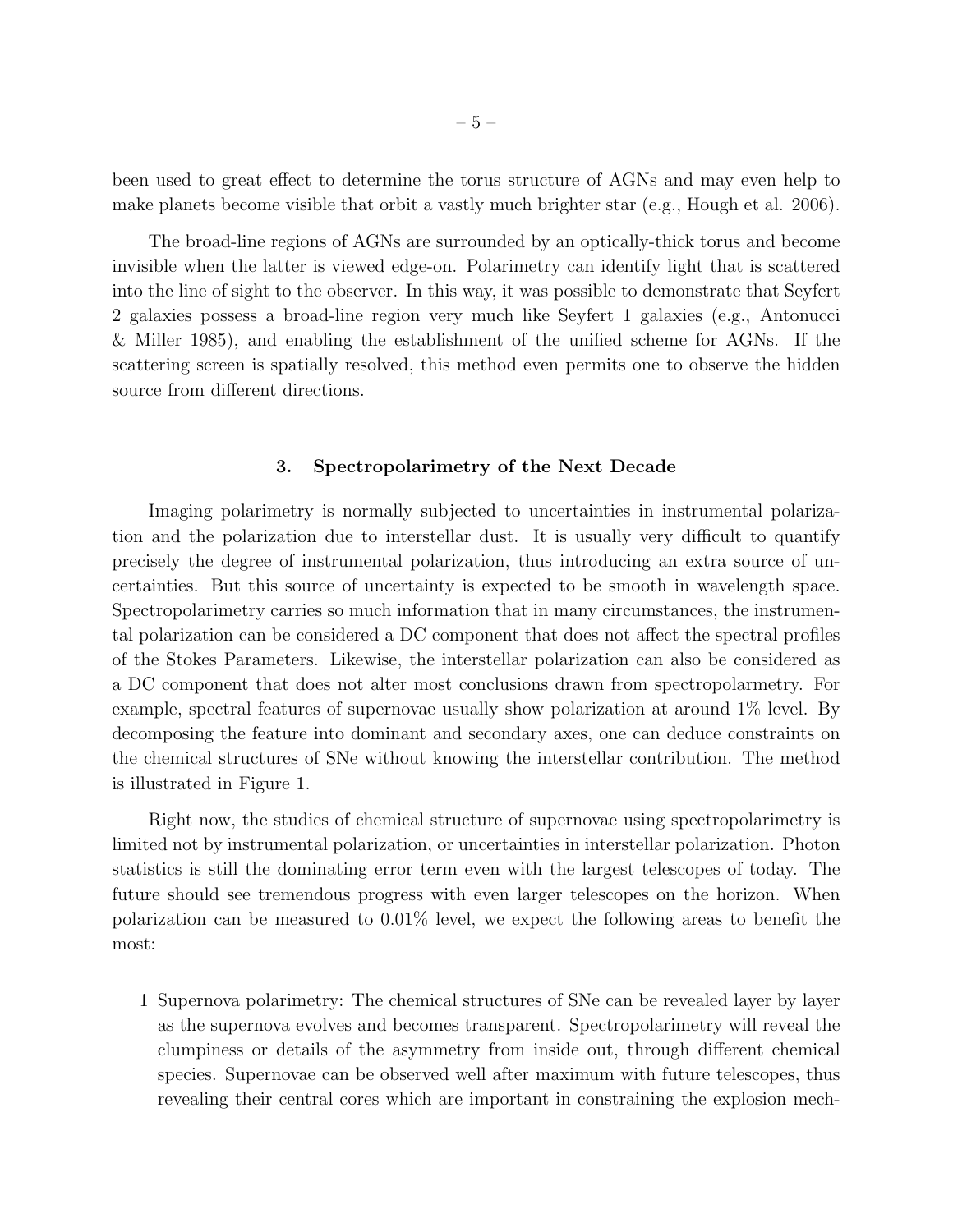anisms. Our experience with ESO VLT in the past ten years has never allowed us to observe a normal SNIa more than 6 months past optical maximum.

- 2 Exoplanet: High sensitivity will enable observations of scattered light from planetary disks. It will enable direct measurement of Jupiter-sized planet through polarization. This will make it possible to analyze chemical compositions of these planets if the resolution high enough.
- 3 AGN and QSOs: The spectral lines and continuum polarize differently in QSOs/AGNs. High sensitivity will allow a detailed map to be made down to the most interior of the central black hole.

## 4. Conclusions

Many important astrophysical processes have distinct electromagnetic finger prints that show up in polarization and often only in polarization measurements. Polarimetry is indispensable for the quantitative study of magnetic fields with associated synchrotron/cyclotron radiation, of the size, shape, and composition of dust particles, of stellar magnetic fields, and of weak reflected-light signatures not otherwise recognizable against a very high background. Polarimetry provides low-order spatial (linear) resolution that is independent of distance. Spectropolarimetry offers a further subdivision by regions with distinct physical conditions. Attached to a new generation 20, 30, or 40 meter telescope, a spectropolarimeter can observe AGNs and GRBs at the earliest cosmological epochs and thereby address one of the most fundamental questions, namely the conditions at the beginning of the formation of structure. Spectropolarimetry is complementary, partly even orthogonal, to other observing techniques and thus yields clues not otherwise obtainable. As a strictly differential measurement method it is very accurate and yet operationally lenient as it can exploit mildly nonphotometric nights. Because most of the targets will be point sources, spectropolarimetry will benefit from increased telescope diameters at least quadratically (if adaptive optics reaches the diffraction limit). For faint sources at low spectral resolution, the additionally reduced background will extend this advantage. On the other hand, the additional cost of including a polarimetric option in the design of a spectrograph only amounts to a few percent of the cost of the instrument. It is clear that spectropolarimetry requires telescopes of large aperture, but the inverse is equally true: large aperture telescopes require spectropolarimeters.